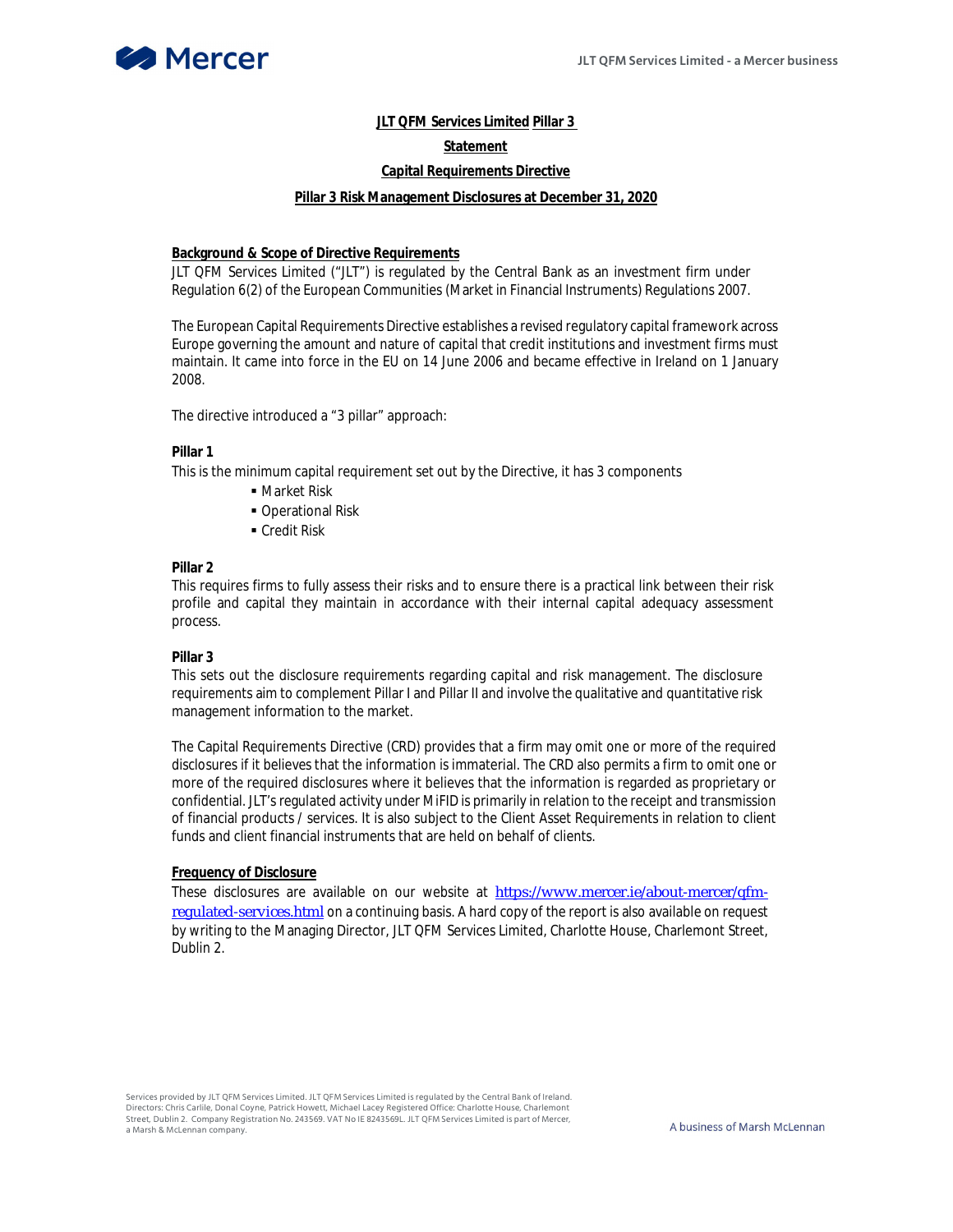

## **Consolidated Reporting**

The disclosures in this document are made in respect of JLT on a non consolidated basis.

## **Risk Management Objectives & Policies**

#### **Approach**

The Board has overall responsibility for the firms system of internal controls, the objectives of which are the safeguarding of the firm's assets and clients' assets, the maintenance of proper accounting records and the availability of reliable financial information for use within the business and for publication.

Risk is inherent in all business processes and activities – the aim of JLT's risk management policy is not to eliminate risk – it cannot be- but to identify, quantify, manage and control the risks to enable maximisation of business opportunities on an informed and prudent basis.

JLT's risk management policies and main risk mitigations and controls have been documented in the firms ICAAP. JLT's systems of internal control include appropriate levels of authorisation and segregation of duties. Financial reports are presented to management monthly and the Board quarterly, detailing the results, variances against forecast and other Key Performance Indicators.

### **Practices**

Risk Management is based on the principles of risk identification, assessment and management, in a systematic manner. Risk Management should be embedded into business processes and procedures, in an operationally practical, efficient and effective manner. JLT's risk management structures / processes consist of both formal and informal practices across the organisation. Risk Management responsibility is built into the goals of Management and Staff and those charged with formal responsibilities within the governance structure.

#### **Key Risk Exposures**

The following key risks are considered to be material to JLT. They include risks related to e.g. processing, reputational, technological, legal, strategic, etc.

## **Operational Risk**

Operational risk is defined as an event or occurrence that could impact on the achievement of business objectives. JLT management has established robust organisational structures with appropriate procedures and reviews in place.

## **Liquidity Risk**

This is the risk of loss of capital and profit due to the possibility that the organisation will not be able to meet its short-term payment obligations without incurring unacceptable cost or losses. JLT has a separate financial function within the operation which carries out annual business planning forecasts and regular reporting against the plan.

**Credit Risk**

The risk of losses due to failure to timely and properly perform payments of interest due, instalments, or premiums due, etc, by a counterparty. JLT manages this risk through the preparation and review of internal management information along with internal credit control procedures.

Services provided by JLT QFM Services Limited. JLT QFM Services Limited is regulated by the Central Bank of Ireland. Directors: Chris Carlile, Donal Coyne, Patrick Howett, Michael Lacey Registered Office: Charlotte House, Charlemont Street, Dublin 2. Company Registration No. 243569. VAT No IE 8243569L. JLT QFM Services Limited is part of Mercer, a Marsh & McLennan company.